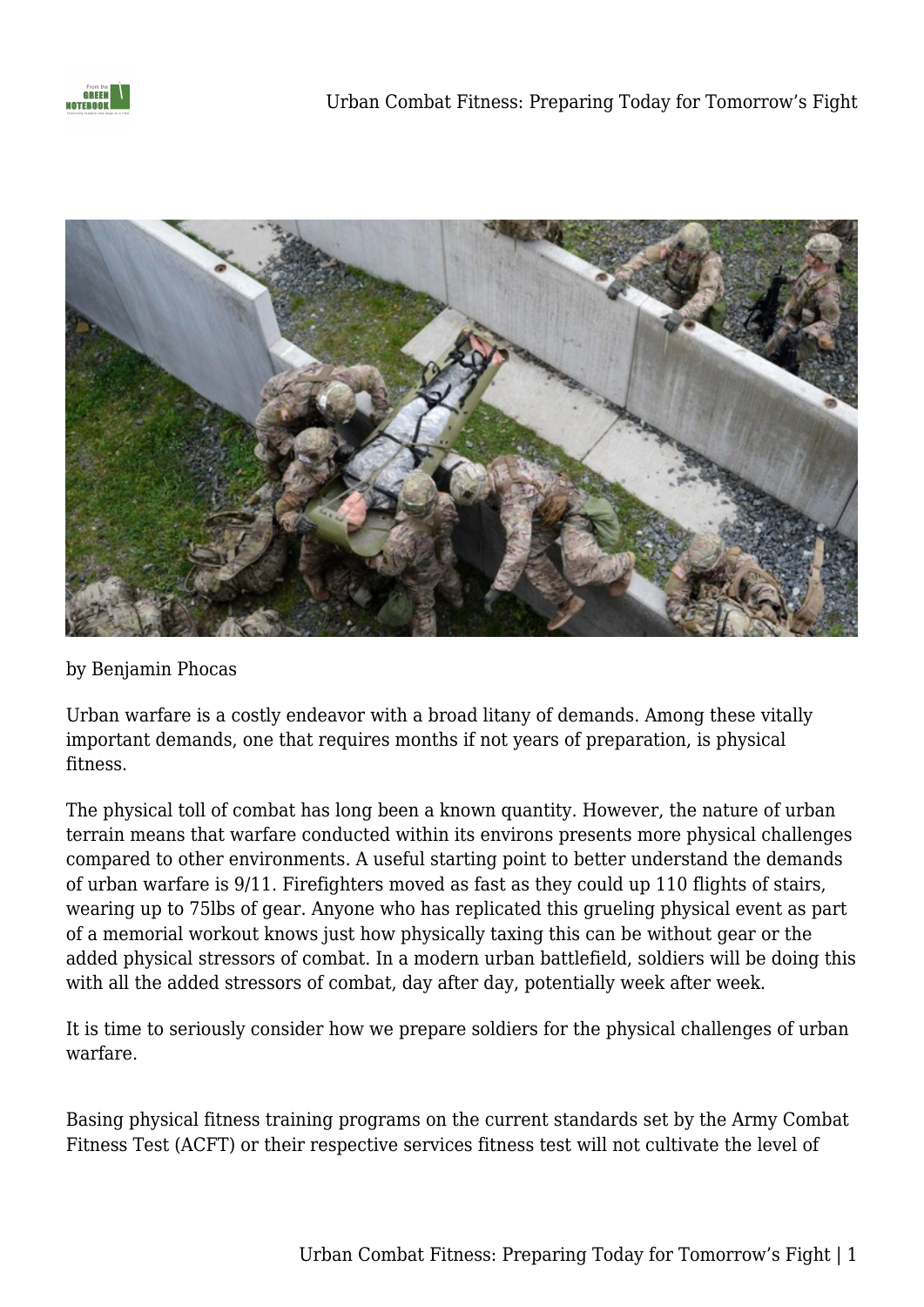

physical fitness required in future urban warfare terrain. History has shown us that combat does not discriminate by age, gender, or military speciality. Therefore, a culture of physical fitness that incorporates additional, tough physical training programs must be further developed beyond just training for the ACFT.

Not to discredit the Army, the implementation of the ACFT and the Army's Holistic Health and Fitness (H2F) across the force is a great step in the right direction and provides a baseline for units to develop better physical plans for their soldiers PT. Ultimately, this test is a diagnostic tool, not a panacea for the challenges of future combat.

Th[e](https://armypubs.army.mil/epubs/DR_pubs/DR_a/ARN30964-FM_7-22-001-WEB-4.pdf) [FM 7-22,](https://armypubs.army.mil/epubs/DR_pubs/DR_a/ARN30964-FM_7-22-001-WEB-4.pdf) Holistic Health and Fitness "Physical Components and Occupational Tasks" table is a helpful starting point, but it fails to identify specific tasks. One of the best aspects of this publication is the baseline triad of "Strength Speed and Endurance" as it accurately targets the fitness that soldiers need. From this we can extrapolate more meaningfully built workouts that encompass all three pillars of fitness.

The events on the Army Combat Fitness Test are all designed to replicate physical tasks soldiers must conduct in combat. Lifting and moving casualties, bounding from cover to cover, sprinting with gear, dragging casualties, clambering over walls and obstacles, and conducting extended, strenuous movement. All are real world applications of the ACFT. These events assess potential real-world activities with a sufficient degree of verisimilitude. At a basic level they assess a soldier's combat strength, speed, and endurance.

Unfortunately, with the recent changes made to the ACFT, the Leg Tuck exercise was removed. While the intent behind this change was done with good intentions, this only serves to degrade soldiers' physical fitness for urban combat by removing the only exercise that was designed to replicate a specifically urban physical task:climbing over a wall or pulling oneself up onto a ledge. The maximum deadlift for female soldiers has also been lowered by over 100lbs. Without devolving into more sensitive arguments, these changes further reinforce the fact that the ACFT, and training to the standards set by it, cannot prepare our soldiers for the physical exertions of urban combat.

To properly prepare, units, leaders, or soldiers themselves must incorporate more into their PT and individual fitness planning.

With mobility in urban terrain being so critical, some posit that cardiovascular exercises should comprise the basis of training plans. However, as seen with the ACFT's implementation of the deadlift, standing power throw and sprint-drag-carry, a soldier's strength under load is a critical part of their fitness. A soldier with an impressive 2 mile time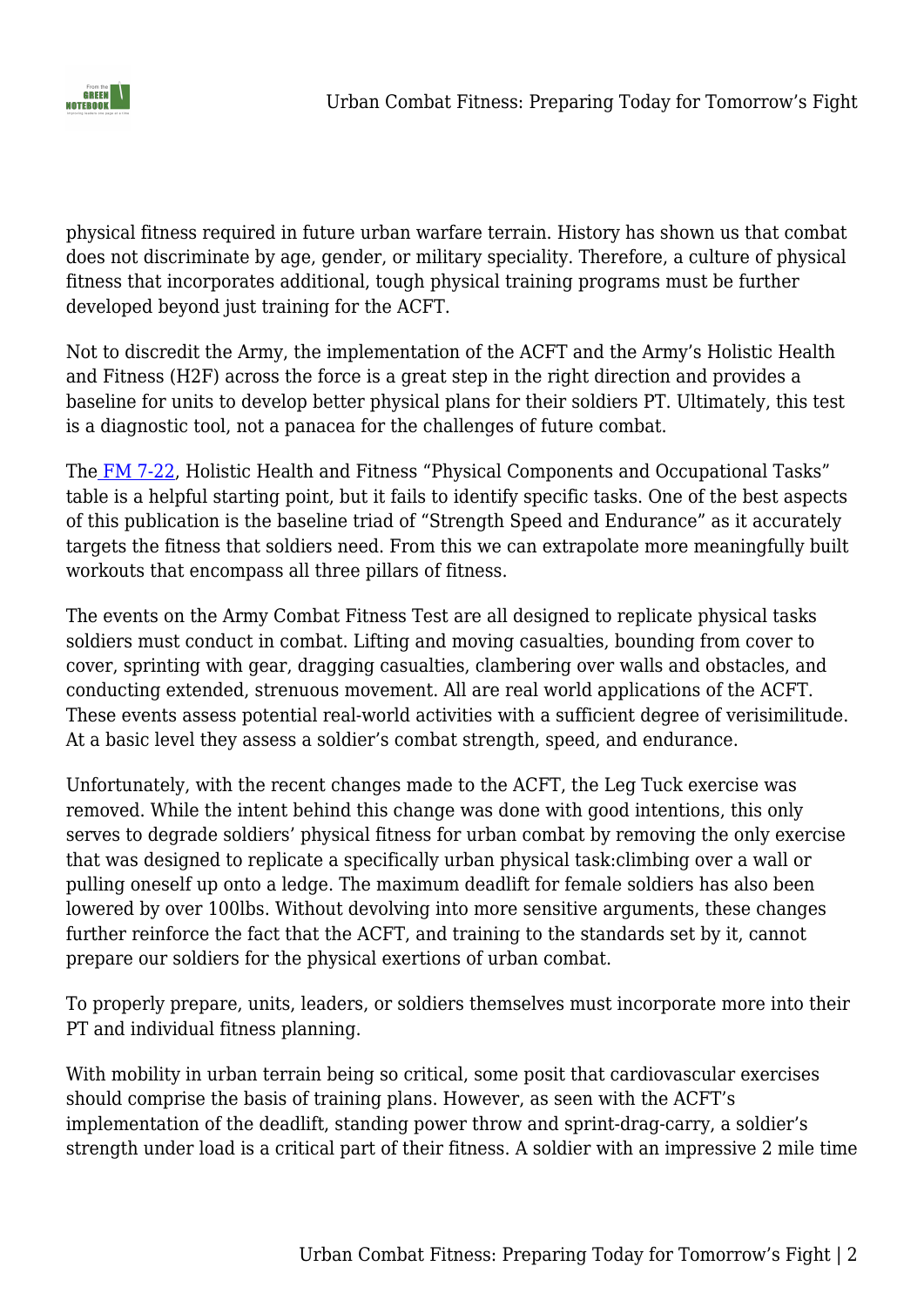

who cannot lift a fallen comrade is useless in the operational environment.

Soldiers need to learn how to efficiently, and safely, pull, push and carry weight. A soldier's maximum number of back squats could directly correlate to their ability to buddy-carry a wounded comrade out of harm's way.

This does not mean that every soldier should aspire to physically look like a 1980's action hero. Hypertrophy work, which according to H2F diagrams is 8-12 reps at 60-85% of maximum, is the balance between pure muscular strength and anaerobic endurance. The goal is for soldiers to be able to lift heavy weight repeatedly, not an enormous weight once or twice. This is the baseline strength that the Army foresees for its soldiers, and that which combat requires. More the full-body musculature of a Crossfit physique rather than the Hulk Hogan 'strong man' build.

While we stated that cardiovascular endurance alone is not a standalone solution, it still plays an important role. The movement alone to reach the fight is a brutal workout in-andof itself. Soldiers must be able to climb floor after floor of buildings or crawl down and through small sewers. In structures with no stairs, they will be lifting themselves and each other up and through windows or other openings. Streets follow grid shapes that leave massive linear danger areas. Unfortunately, unless buildings are close enough together to be cutting through walls (mouseholed), soldiers will have to cross these kill zones to move from objective to objective. It will be a gritty sprint, under load, over broken ground, up and down steep gradients. This is a dangerous test of a soldier's speed. Their 100m sprint time under load could be the difference between life and death. Conducting repetitive sprint work, with accompanying strengthening exercises of hamstrings and glutes, is infinitely better than slow-paced, occasional PT runs.

Once soldiers have reached the fight, they will more than likely be exhausted, but now the real battle begins. In dense urban terrain, the enemy is often holed up, walled in on all sides by concrete and metal. To clear them out, soldiers will move room to room engaging with the enemy in close quarters, even hand to hand combat. The brute force required to kill an enemy soldier with one's bare hands is immense. Further, it requires an aggressive, warfighting mindset. This level of fitness and mindset can only be inculcated through the regular training of combatives. Physical and psychological capabilities will not suddenly appear or heighten under stress, fear, and fatigue; rather, we must anticipate the opposite and train to compensate for the rigors and brutality of combat

Our soldiers need to have the physical strength and violence of action to beat, stab or choke the life out of another person. This can be developed in many ways, either through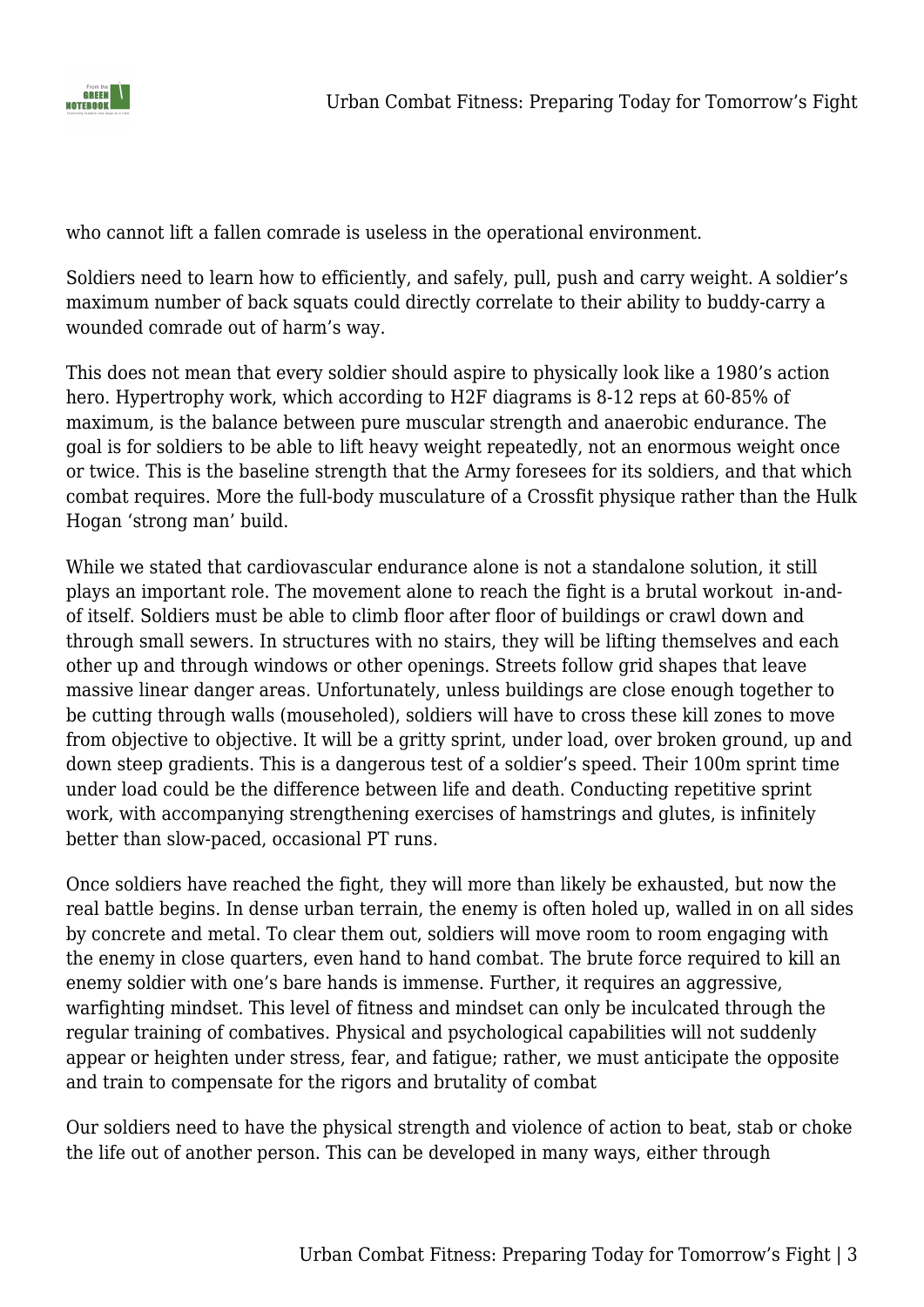

deliberate training of the Army combatives program, platoon wrestling matches in the barracks, and civilian MMA gyms. Over time, through repetition, matches and scuffles, soldiers will build higher levels of stamina. This type of cardio cannot be developed just by running laps around a track. There are few substitutes that can replicate the full body exertion and fatigue of a vicious fight.

In the Urban Operations section o[f](https://armypubs.army.mil/epubs/DR_pubs/DR_a/ARN32888-ATP_4-02.13-000-WEB-1.pdf) [ATP 4-02.13,](https://armypubs.army.mil/epubs/DR_pubs/DR_a/ARN32888-ATP_4-02.13-000-WEB-1.pdf) it states "As urban areas may have significant trouble to vehicular movement due to rubble, road conditions, and other obstacles, much of the casualty evacuation (CASEVAC) may require the use of litter teams." The arduous movement made to objectives now must be made in reverse while bearing the load of a fallen comrade. Wounded soldiers must transport themselves, or be physically carried by their comrades back through hallways, down broken stairs, or out of subterranean complexes. Soldiers must have an extremely high level of anaerobic endurance to be able to conduct litter or buddy carries over great distances of severely restricted terrain. Lifting a litter bearing a soldier loaded down with modern equipment, weighing hundreds of pounds, is challenging when done in isolation. This becomes exponentially more difficult when soldiers must carry the litter across treacherous terrain that can easily snap ankles or legs, a dynamic physical feat that requires significant grip strength and stamina. And it cannot be overstated that soldiers will likely conduct these tasks in close proximity to hostile forces. The current United States Army fitness standards, especially with the most recent version of the ACFT, do not aptly prepare soldiers for this level of strain.

Lastly, the mental health benefits to tough physical training cannot be ignored. H2F mentions that a key component to fitness is mental toughness. This too can be developed through physical fitness. Beyond the release of endorphins during exercise, and feeling good about one's self after a workout, doing tough training as a unit builds cohesion and resiliency. This is entirely worthy of an article of its own, but the essential takeaway is that regularly conducting challenging exercises as a team strengthens it immeasurably. Not only are formations tested and strengthened, but individual soldiers build the resiliency and discipline to continuously rise to the challenge and push themselves to become better physically. With peers and leaders around them to support and drive them to achieve their individual potential, soldiers are given the opportunity to develop themselves physically and mentally beyond what they may have imagined in themselves. In my own short time in the Army, I have found physical fitness, and my peers who support me, to be outstanding teachers of character.

To conclude, modern urban combat will be more physically demanding than any of the other types of environments in which we usually focus our Army training. Wars are won through